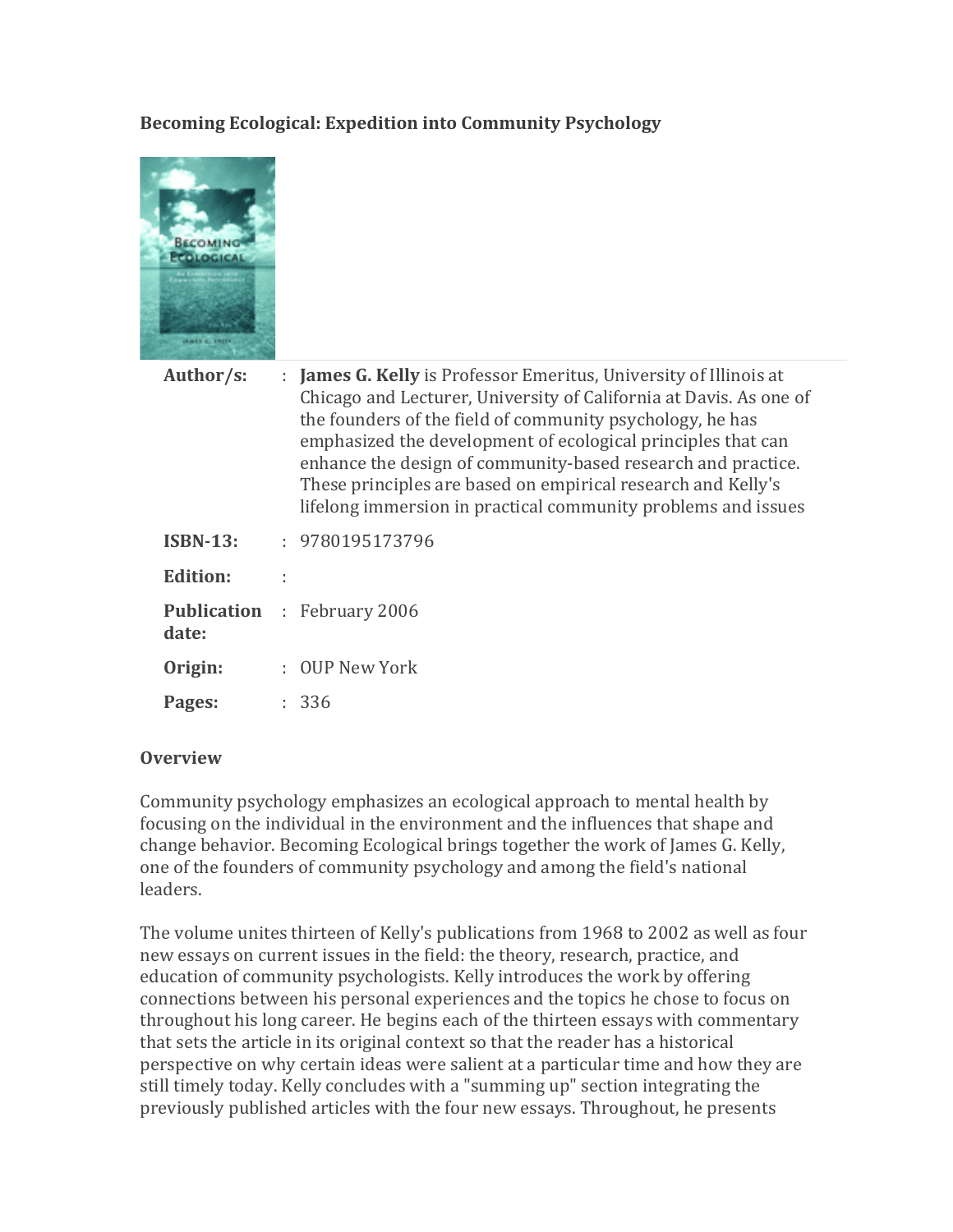examples of how to plan and carry out research and practice in the community. The principles underlying the examples both enhance the relevance of the research and practice and increase the potential of community residents to use the findings for their own purposes.

A compendium of classic statements of community psychology's philosophical and historical underpinnings, Becoming Ecological is a must-read for scholars and practitioners of community psychology and for those in the fields of public health, social work, community development, education, and applied anthropology.

### **Contents**

### **Preface**

# **Being Autobiographical: Roots and Varied Soils for Ecological Inquiry**

# **Thirteen Classic Articles and Reflections**

1 Toward an Ecological Conception of Preventive Interventions

2Adolescent Boys in High School: A Psychological Study of Coping and Adaptation

3 Antidotes for Arrogance

4Quest for Valid Preventive Interventions

5 Community as Teacher

6Qualities for the Community Psychologist

7Tain't What You Do, It's the Way That You Do It

8 Seven Criteria When Conducting Community-Based Prevention Research: A

Research Agenda and Commentary

9 Generating Social Settings for a Public's Health

10 A Contextualist Epistemology for Ecological Research

11 Wellness as an Ecological Enterprise

12Contexts and Community Leadership

13The Spirit of Community Psychology

## **More Thoughts**

## **Four Contemporary Essays**

14Thinking Ecologically

15Inquiry as Situated Methods with Processes for Mutual Discovery

16Practicing Ecology: Ideas for Community-Based Preventive Programs

17 Education and Training for an Ecological Perspective